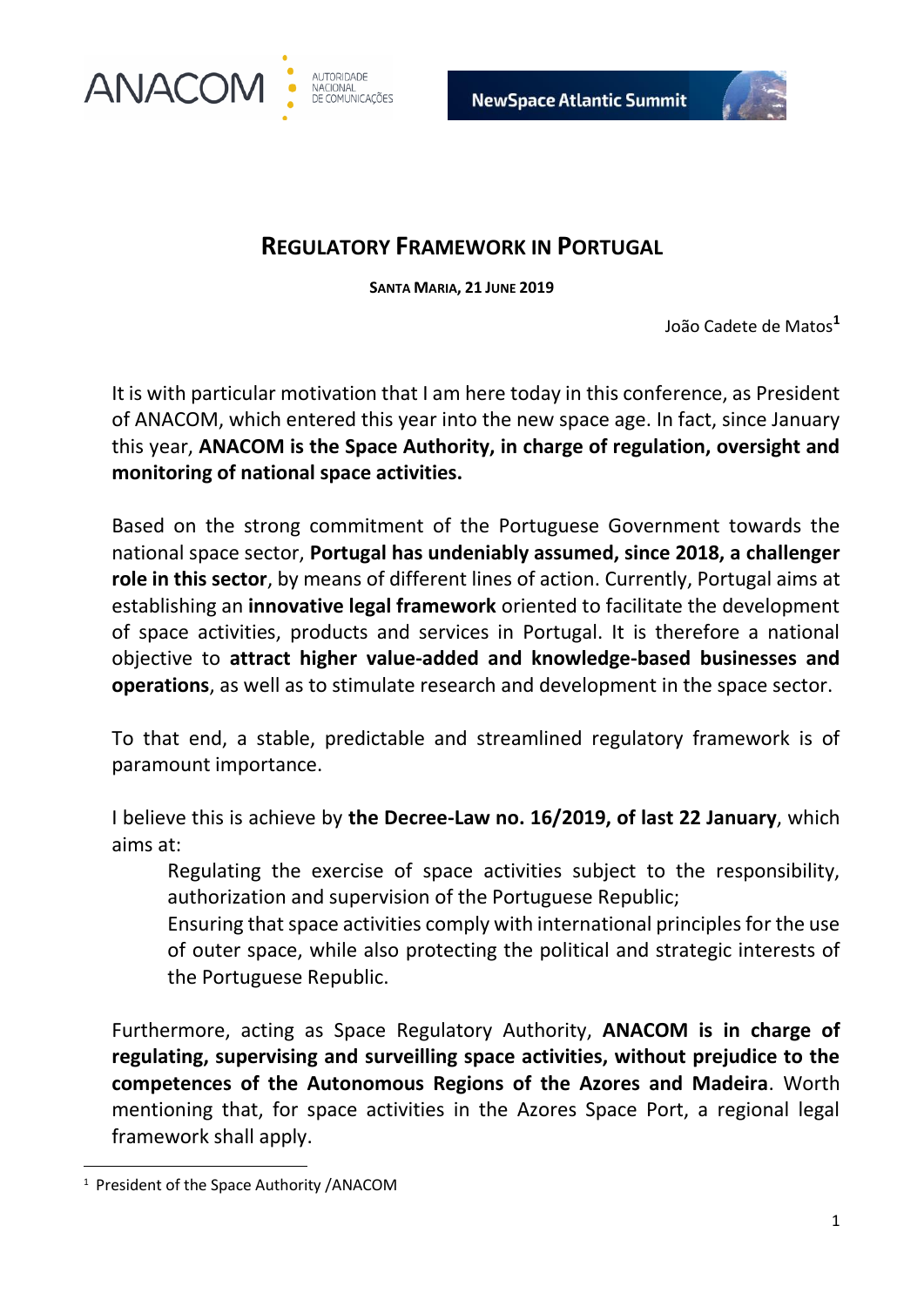



So far, our main task has been **to draw up the proposal for a Regulation on space activities**, complementing the Decree-Law.

Last March, we set up an **internal working group** to tackle this mission. Since then, we have dived in an intense work of exploring legal frameworks, benchmarking, drafting and discussing with other Space Authorities and the industry.

ANACOM has already organized, last 29 May, a meeting with the Portuguese Space Agency as well as with representatives of the national space industry, to discuss this regulatory framework.

After this short but intense period, ANACOM has managed to approve **last 6 June**  the **draft Regulation on space activities.** This draft establishes the **grant of licenses** for 1) launch and/or return operations and for 2) command and control operations; **the award of certificates of pre-qualification**; the **elements to be registered** with the Space Authority relating to space objects; and the terms of **the transfer of the ownership of the space objects and activities**.

The drafting of rules, which are, to some extent general in the scope of licensing procedures, aims to **grant greater flexibility to companies** regarding the submission of their technical and economic plans. In addition, **strict procedural requirements are defined to assist the Space Authority, together with interested parties, in its mission to lay down licensing conditions**, especially as regards the reduction of the negative effects of space activities on people and property.

At the same time, it is provided that elements to be submitted by interested parties for licensing purposes may be developed by means of regulations or instructions.

On the licensing and pre-qualification, the regulation requires applicants to make **prove of their economic and technical capacity**.

On top of that, they have to provide the Space Authority with a **basic description the launcher or other space object** and a **description of the activity** that they intend to pursue under a single or global license or through joint licensing.